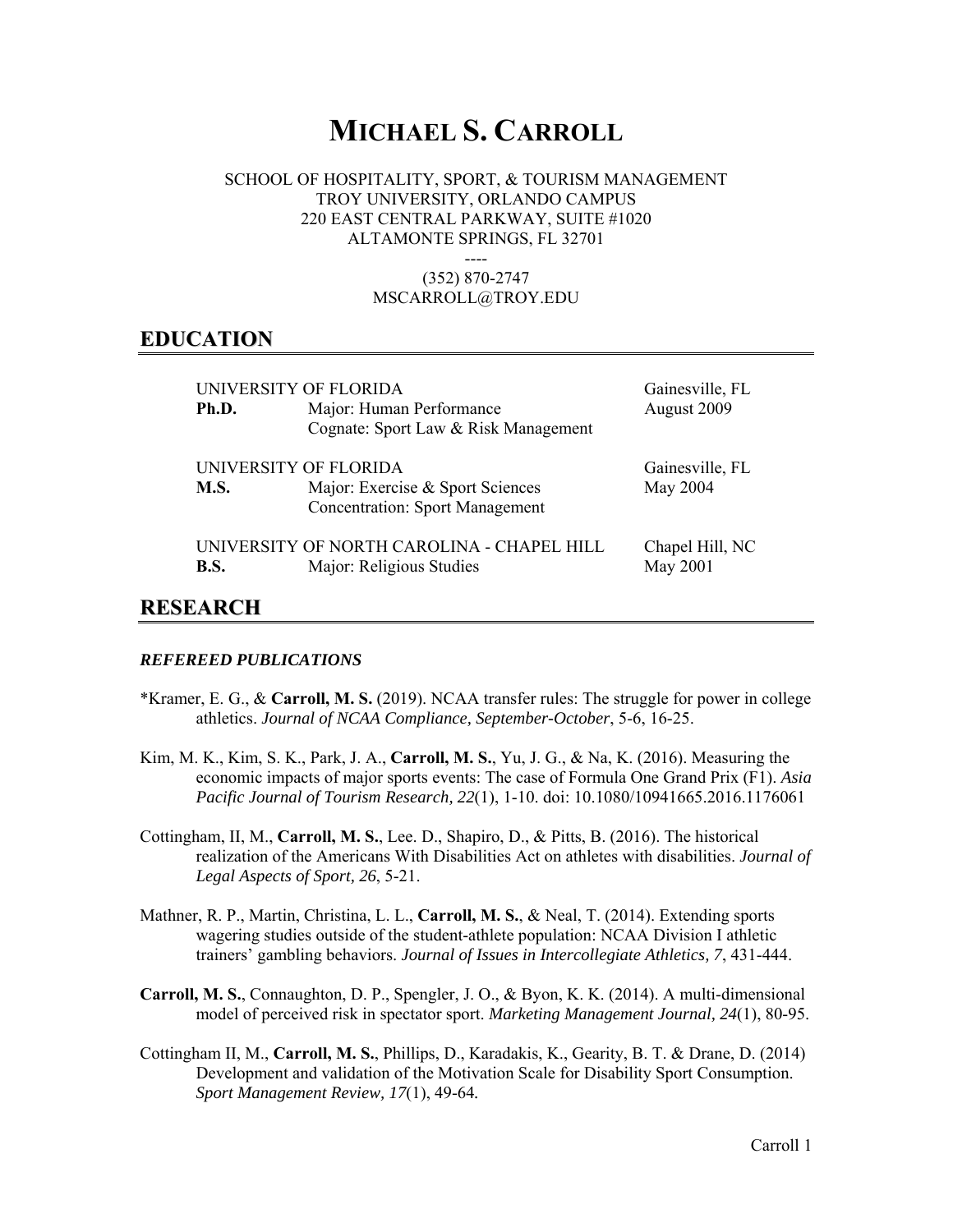- Cottingham II, M., Phillips, D., Hall, S. A., Gearity, B., & **Carroll, M. S.** (2014). Application of the Motivation Scale for Disability Sport Consumption: An examination of intended future consumption behavior of collegiate wheelchair basketball spectators. *Journal of Sport Behavior, 37*(2), 117-133.
- \*Goldsmith, A. A., **Carroll, M. S.**, & Bopp, T. (2014). Examining the moral and ethical ramifications of the NCAA amateurism bylaws in regards to sponsorship and endorsements. *Journal of Contemporary Athletics, 8*(3), 36-45*.*
- Cottingham II, M., Byon, K. K., Chatfield, C., & **Carroll, M. S.** (2013). Examining the influence of relationship to disability on the motivations of wheelchair basketball spectators. *Disability Studies Quarterly, 33*(3), online at: http://dsq-sds.org/article/view/3345/3270
- Connaughton, D. P., Spengler, J. O., Zhang, J. J., & **Carroll, M. S.** (2011). An examination of AED implementation and related risk management practices in high school athletic departments. *Sport Management Review, 14*(3), 258-268.
- Spengler, J. O., Connaughton, D. P., & **Carroll, M. S.** (2011). An old idea with new importance: Addressing challenges to the joint and shared use of school recreational facilities. *Journal of Physical Education, Recreation and Dance, 82*(9), 28-33.
- Byon, K. K., **Carroll, M. S.,** Cottingham, M., Grady, J., & Allen, J. T. (2011). Examining gender differences in the effect of spectator motivation on sport consumption behaviors at collegiate wheelchair basketball games. *Journal of Venue & Event Management, 3*(1), 12-27.
- Byon, K. K., **\***Cottingham, M., & **Carroll, M. S.** (2010). Marketing murderball: The influence of spectator motivation factors on sports consumption behaviours of wheelchair rugby spectators. *International Journal of Sports Marketing & Sponsorship, 12*(1), 76-94.
- Spengler, J. O., **Carroll, M. S.**, & Connaughton, D. P. (2010). Policies to promote the community use of schools: A review of state recreational user statutes. *American Journal of Preventive Medicine, 39*(1), 81-88.
- **Carroll, M. S.**, Connaughton, D. P., & Spengler, J. O., & Zhang, J.J. (2009). Case law analysis regarding high school and collegiate liability for hazing. *European Sport Management Quarterly, 9*(4), 389-410.
- **Carroll, M. S.**, Connaughton, D. P., & Spengler, J. O. (2007). Recreational user statutes and landowner immunity: A comparison study of state legislation. *Journal of Legal Aspects of Sport, 17*(2), 163-212.

#### *EDITOR-REVIEWED PUBLICATIONS*

- \*Brittingham, T. T., & **Carroll, M. S.** (2020). Judge denies Colorado High School Activities Association motion for summary judgment in racial discrimination lawsuit. *Sport Litigation Alert*, *17*(21), (online).
- \*Abruzzo, A. J., & **Carroll, M. S.** (2020). Judge rules that former high school football players cannot sue school officials. *Sport Litigation Alert*, *17*(20), (online).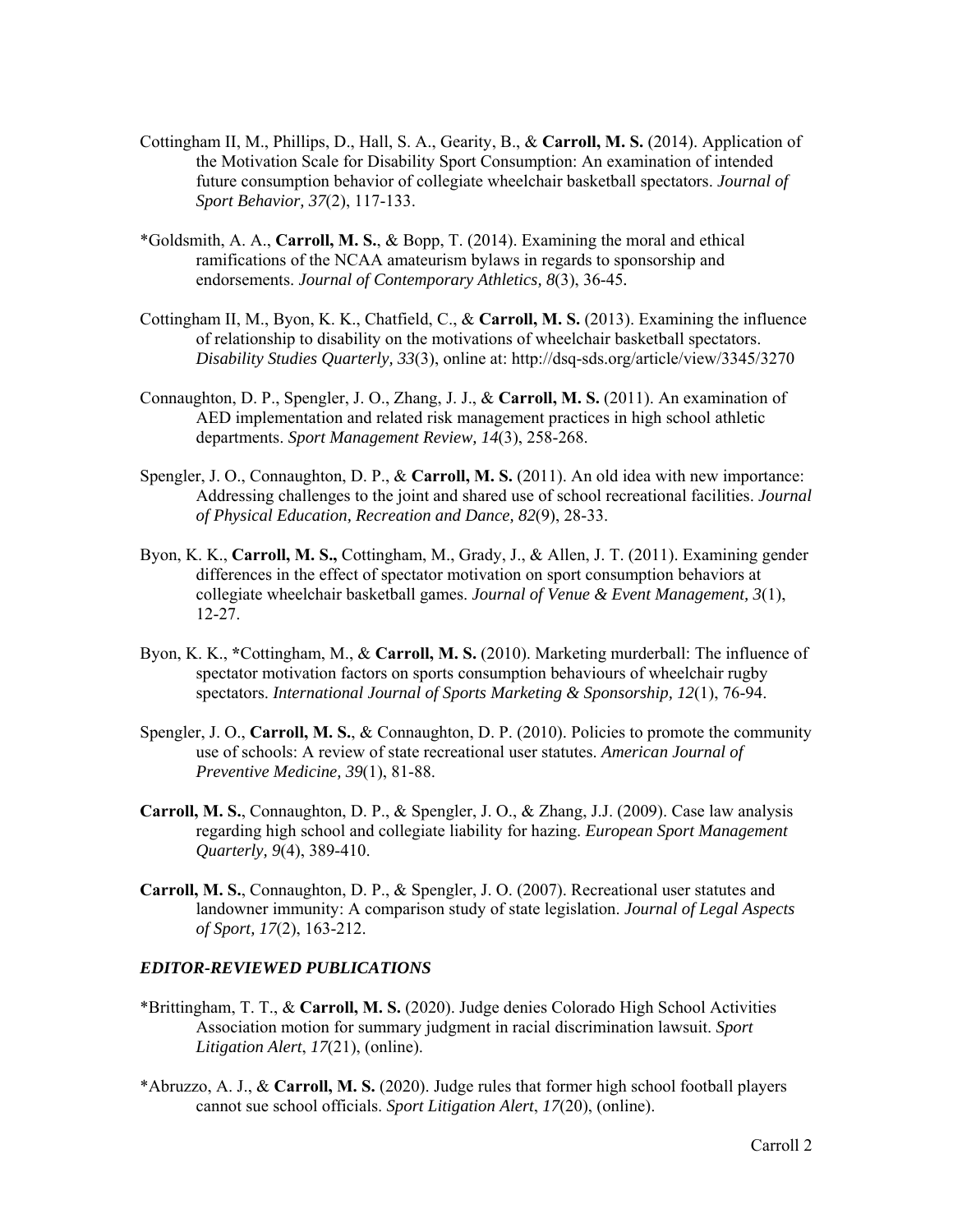- \*Theriault, C. A., & **Carroll, M. S.** (2020). Idaho law barring transgender females and intersex athletes leads to lawsuit in Boise. *Legal Issues in Collegiate Athletics*, *22*(1), (online).
- \*Smith, N. P., & **Carroll, M. S.** (2020). Major League Baseball wants ticket lawsuit thrown out of the game. *Sport Litigation Alert*, *17*(19), (online).
- **Carroll, M. S.**, & \*Itri, R. N. (2020). Idaho and NCAA agree on men's basketball violations. *Journal of NCAA Compliance, July-August*, 10-11.
- **Carroll, M. S.**, & Goldsmith, A. (2020). Oklahoma Attorney General speaks out over harsh penalties handed out to Oklahoma State University men's basketball. *Journal of NCAA Compliance, July-August*, 6-7.
- **Carroll, M. S.** (2020). NCAA Sanctions levied against Ohio women's volleyball. *Journal of NCAA Compliance, July-August*, 4.
- **Carroll, M. S.** (2020). School district prevails in soccer player concussion lawsuit. *Sports Medicine and the Law*, *Summer 2020*, (online).
- \*Mashburn, L., & **Carroll, M. S.** (2020). Astros fan points (shattered) finger at Houston mascot and team in lawsuit. *Sport Litigation Alert*, *17*(6), (online).
- \*Dunning, A., & **Carroll, M. S.** (2020). How the continued legalization of cannabis and changing drug policy in professional sports are affecting the NCAA. *Sport Litigation Alert*, *17*(5), (online).
- \*Anderson, B., & **Carroll, M. S.** (2020). Court considers remedy when lack of instant replay causes the wrong school to be crowned champion. *Sport Litigation Alert*, *17*(5), (online).
- \*Dickens, K., & **Carroll, M. S.** (2020). Lawsuit claims University of Missouri mishandled sexual misconduct allegations due to deliberate indifference of Title IX Office. *Sport Litigation Alert*, *17*(4), (online).
- \*Itri, R. & **Carroll, M. S.** (2020). Jury rules in favor of hazing victim one year after judge dismisses similar case. *Sport Litigation Alert*, *17*(4), (online).
- \*Kramer, E. G., & **Carroll, M. S.** (2020). Boise State files complaint against the Mountain West Conference over new television deal. *Sport Litigation Alert*, *17*(2), (online).
- \*Kozubal, J. B., & **Carroll, M. S.** (2020). Former Penn State University director of athletic medicine files civil action lawsuit for retaliation in Dauphin County Court. *Sport Litigation Alert*, *17*(1), (online).
- \*Kozubal, J. B., & **Carroll, M. S.** (2019). Fan files defamation lawsuit against Cleveland Browns over alleged misidentification by team in beer throwing incident. *Sport Litigation Alert*, *16*(24), (online).
- \*Holmes, T. & **Carroll, M. S.** (2019). Former NFL cheerleader awaits arbitration decision in complaint against the NFL. *Sports Litigation Alert, 16*(15), (online).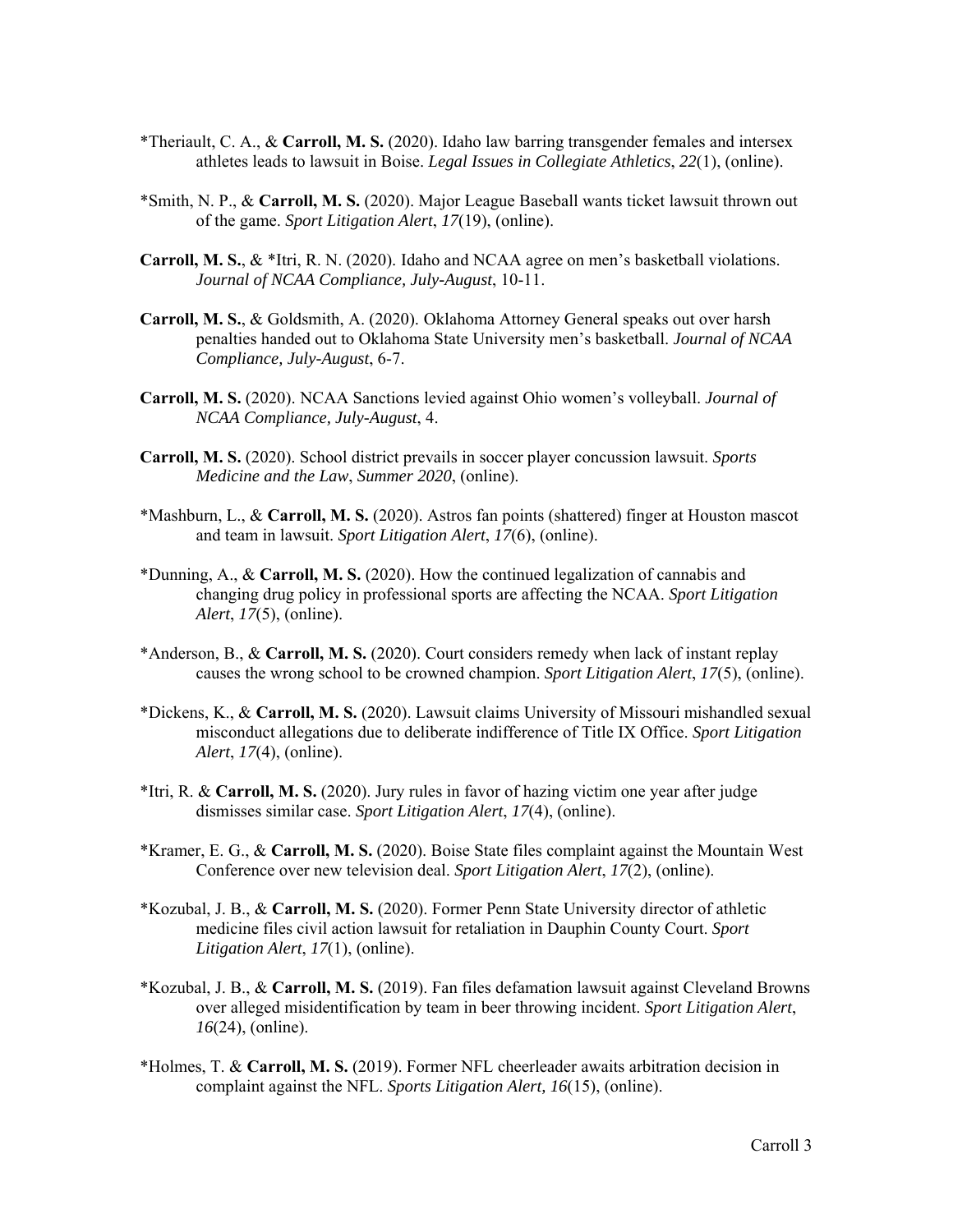- \*Fletcher, C. G., & **Carroll, M. S.** (2019). High school basketball player ruled eligible by judge. *Sports Litigation Alert, 16*(3), (online).
- \*Baldwin, J., & **Carroll, M. S.** (2019). Husband sues ski ranch for death of wife and injuries to daughters due to faulty ski lift. *Sports Litigation Alert, 16*(8), (online).
- \*Kramer, E. G., & **Carroll, M. S.** (2018). High school files lawsuit against the Alabama High School Athletic Association regarding competitive balance rule. *Sport Litigation Alert*, *15*(24), (online).
- \*Kozubal, J. B., & **Carroll, M. S.** (2018). Judge denies motion to dismiss by high school district in First Amendment bullying case of high school football player. *Sport Litigation Alert*, *15*(22), (online).
- **Carroll, M. S.**, & Goldsmith, A. L. (2018). Judge grants summary judgment for school district and individual defendants in first amendment retaliation case of high school baseball player. *Sport Litigation Alert*, *15*(20), (online).
- **Carroll, M. S.**, & Goldsmith, A. L. (2018). Judge dismisses case against Hennepin County and officials after spectator roughed up and ejected from Minnesota Vikings game. *Sport Litigation Alert*, *15*(17), (online).
- **Carroll, M. S.**, & \*Wieczorek, S. H. (2018). Florida High School Athletic Association goes against heat-related illness recommendations of sports medicine advisory committee. *Sports Medicine Legal Digest*, *2*(2), (online).
- \*Wieczorek, S. H., & **Carroll, M. S.** (2018). US Club Soccer mandates SafeSport training for coaches and staff following federal child abuse legislation within sport. *Sport Litigation Alert*, *15*(15), (online).
- **Carroll, M. S.** (2018). Parents of high school football player brutally hazed in locker room sue Alabama school district. *Sport Litigation Alert*, *15*(14), (online).
- **Carroll, M. S.**, & \*Wieczorek, S. H. (2018). Football coach and school district sued by athlete pressured to play through head injury. *Sport Litigation Alert*, *15*(11), (online).
- \*Wieczorek, S. H., & **Carroll, M. S.** (2018). Amid concerns regarding concussions, Florida becomes the first state to mandate headgear in girls' lacrosse. *Concussion Litigation Reporter*, *6*(11), (online).
- Baltz, M. T., Goldsmith, A. L., & **Carroll, M. S.** (2018). Former college football players suit versus Riddell, parent company BRG Sports, & partner All-American Sports Corporation amended and relocated. *Sport Litigation Alert*, *15*(2), (online).
- **Carroll, M. S.** (2017). Ole Miss receives harsh penalties from the NCAA COI ruling. *Journal of NCAA Compliance, November-December*, 4-5.
- **Carroll, M. S.**, & Goldsmith, A. L. (2017). Estate of former University of North Carolina Football player sues NCAA and ACC. *Sport Litigation Alert, 14*(24), (online).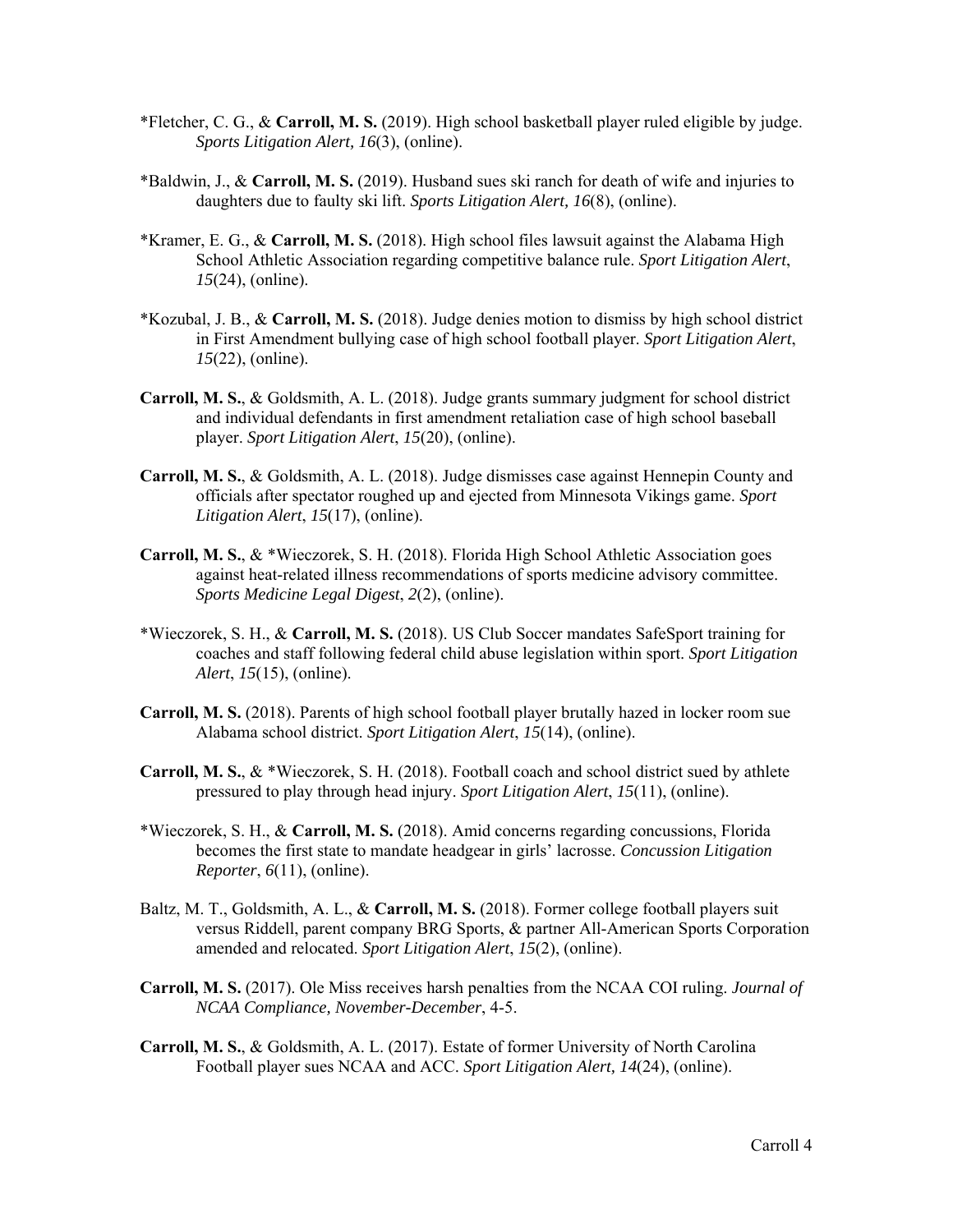- **Carroll, M. S.**, & Goldsmith, A. L. (2017). Former NFL player sues the New York Jets over disability discrimination *Sport Litigation Alert, 14*(21), (online).
- **Carroll, M. S.** (2017). Former University of Notre Dame football player sues. *Sport Litigation Alert, 14*(19), (online).
- **Carroll, M. S.** (2017). Jurisdiction, procedure, and bylaw interpretation take center stage as UNC appears before the NCAA Committee on Infractions – An analysis. *Journal of NCAA Compliance, July-August*, 3-5.
- **Carroll, M. S.**, & Goldsmith, A. L. (2016). Ohio court rejects injured Kent State University student's appeal regarding injury in martial arts class *Sport Litigation Alert, 13*(21), (online).
- **Carroll, M. S.**, & Goldsmith, A. L. (2016). The hits keep coming: Ex-wrestlers file yet another concussion-related class-action lawsuit against World Wrestling Entertainment, Inc. *Sport Litigation Alert, 13*(17), (online).
- **Carroll, M. S.**, & Goldsmith, A. A. (2016). Former wrestlers team up against World Wrestling Entertainment, Inc. regarding concussions. *Sport Litigation Alert, 13*(4), (online).
- **Carroll, M. S. (**2015). Mother files wrongful death suit against obstacle racing organization. *Sport Litigation Alert, 12*(2), (online).
- **Carroll, M. S.** (2011). Breach of contract. In L. E. Swayne, & G. J. Golson (Eds.), *Encyclopedia of Sports Management and Marketing* (Vol. 1, pp. 166-167). Thousand Oaks, CA: Sage.
- **Carroll, M. S.** (2011). Drug testing. In L. E. Swayne, & G. J. Golson (Eds.), *Encyclopedia of Sports Management and Marketing* (Vol. 1, pp. 411-413). Thousand Oaks, CA: Sage.
- **Carroll, M. S.** (2011). Foreseeability. In L. E. Swayne, & G. J. Golson (Eds.), *Encyclopedia of Sports Management and Marketing* (Vol. 2, pp. 553-554). Thousand Oaks, CA: Sage.
- **Carroll, M. S.** (2011). Negligence. In L. E. Swayne, & G. J. Golson (Eds.), *Encyclopedia of Sports Management and Marketing* (Vol. 3, pp. 968-969). Thousand Oaks, CA: Sage.
- **Carroll, M. S.** (2011). Participation Agreement. In L. E. Swayne, & G. J. Golson (Eds.), *Encyclopedia of Sports Management and Marketing* (Vol. 3, pp. 1085-1087). Thousand Oaks, CA: Sage.
- **Carroll, M. S.** (2011). Sport Agent Responsibility and Trust Act. In L. E. Swayne, & G. J. Golson (Eds.), *Encyclopedia of Sports Management and Marketing* (Vol. 4, pp. 1435- 1437). Thousand Oaks, CA: Sage.
- **Carroll, M. S.** (2011). Willful or wanton standard. In L. E. Swayne, & G. J. Golson (Eds.), *Encyclopedia of Sports Management and Marketing* (Vol. 4, pp. 1659-1660). Thousand Oaks, CA: Sage.
- **Carroll, M. S.**, & Connaughton, D. P. (2010). Reducing risk associated with bullying in sport, recreation and physical activity programs. *Safety Notebook, 15*(3), 1-4*.*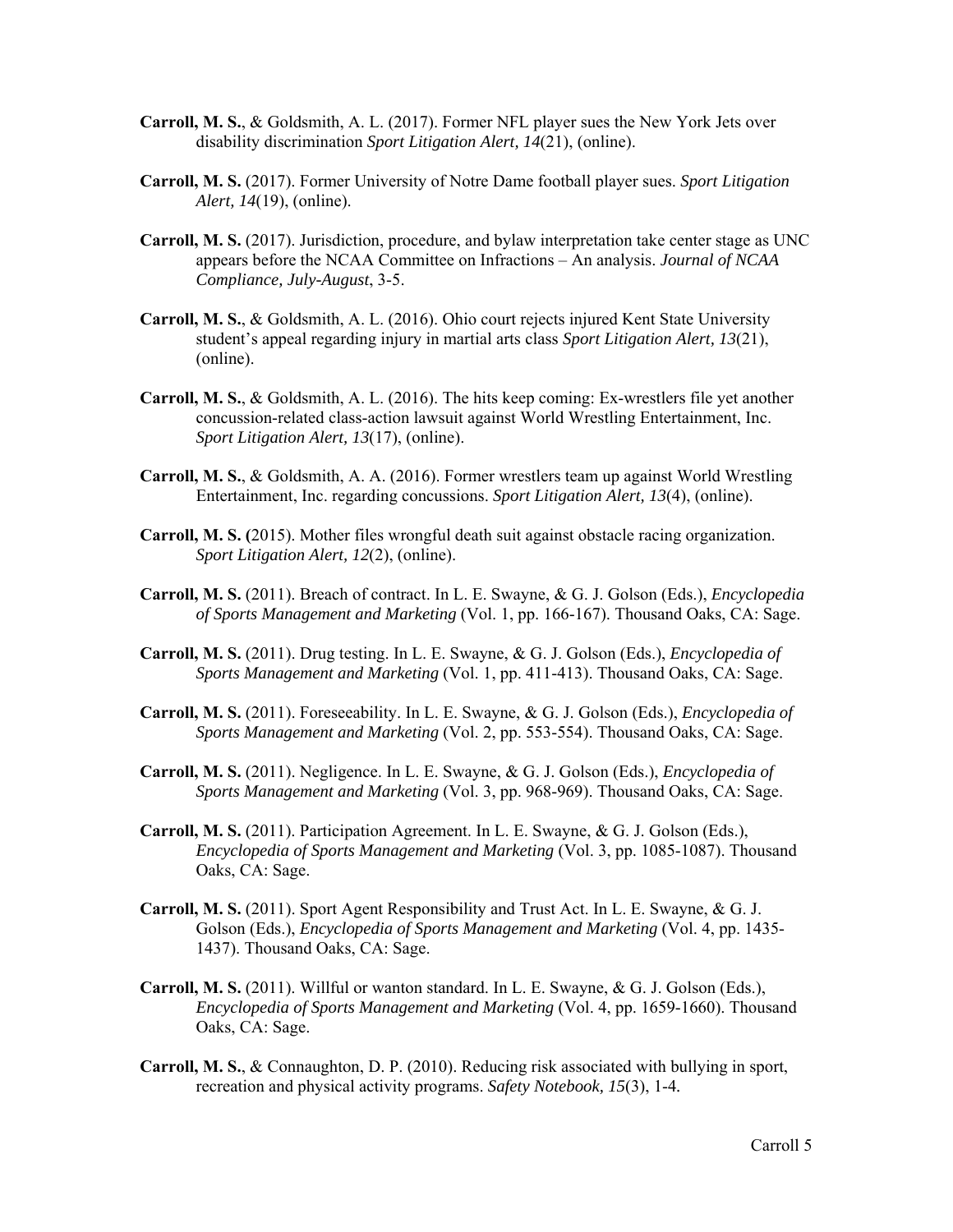- **Carroll, M. S.**, & Connaughton, D. P. (2010). Bullying and legal liability. *Journal of Physical Education, Recreation and Dance, 81*(7), 51-52.
- Connaughton, D. P., & **Carroll, M. S.** (2007). Managing risk in martial arts instruction. *Journal of Physical Education, Recreation and Dance, 78*(2), 9-10.
- **Carroll, M. S.** (2007). Managing risk associated with sport-related hazing. *Safety Notebook, 12*(2), 1-4.
- **Carroll, M. S.**, & Baker, T. A. (2006). The use of constructive notice in slip-and-fall cases in sport facilities. *Journal of Physical Education, Recreation and Dance, 77*(8), 8-9.
- **Carroll, M. S.**, & Connaughton, D. P. (2006). Proper field maintenance of athletic fields and legal liability. *Journal of Physical Education, Recreation & Dance, 77*(5), 10-11.
- **Carroll, M. S.** (2006). Managing risk associated with heat-related illnesses. *Safety Notebook, 11*(3), 1-4.
- **Carroll, M. S.**, & Connaughton, D. P. (2004). Lightning safety for outdoor sports and recreational activities. *Journal of Florida Alliance for Health, Physical Education, Recreation and Dance, 42*(2), 6-7.

#### *PUBLISHED ABSTRACTS*

- **Carroll, M. S.**, Spengler, J. O., & Schneider, M. (2009). Active living and community access to schools: A policy perspective. *Research Quarterly for Exercise & Sport, 80*(1), A23.
- Zhang, J. J., Byrd, C. E., **Carroll, M. S.**, & Lam, E.T.C. (2007). Dimensions and achievement of staff development in after school enrichment programs. *Research Quarterly for Exercise & Sport, 78*(1), A40.
- Byrd, C. E., Zhang, J. J., **Carroll, M. S.**, & Lam, E.T.C. (2007). Parents' evaluation of the quality of after school enrichment programs. *Research Quarterly for Exercise & Sport, 78*(1), A38.

#### *BOOK CHAPTERS*

Cianfrone, B. A., & **Carroll, M. S.** (2009). Ticket scalping: Methods, issues, and controversies. In J. W. Lee & J. C. Lee (Eds.), *Sport and criminal behavior*. Durham, NC: Carolina Academic Press.

#### *OTHER PUBLISHED WORK*

**Carroll, M. S.**, Ellis, M., Likhari, A., Mann, D., Martindale, L. & Searle, A. (2005). *Conditioning*. [CD-ROM]. Health & Physical Activity Series, Dubuque, IA: Kendall/Hunt.

### **SCHOLARLY PRESENTATIONS**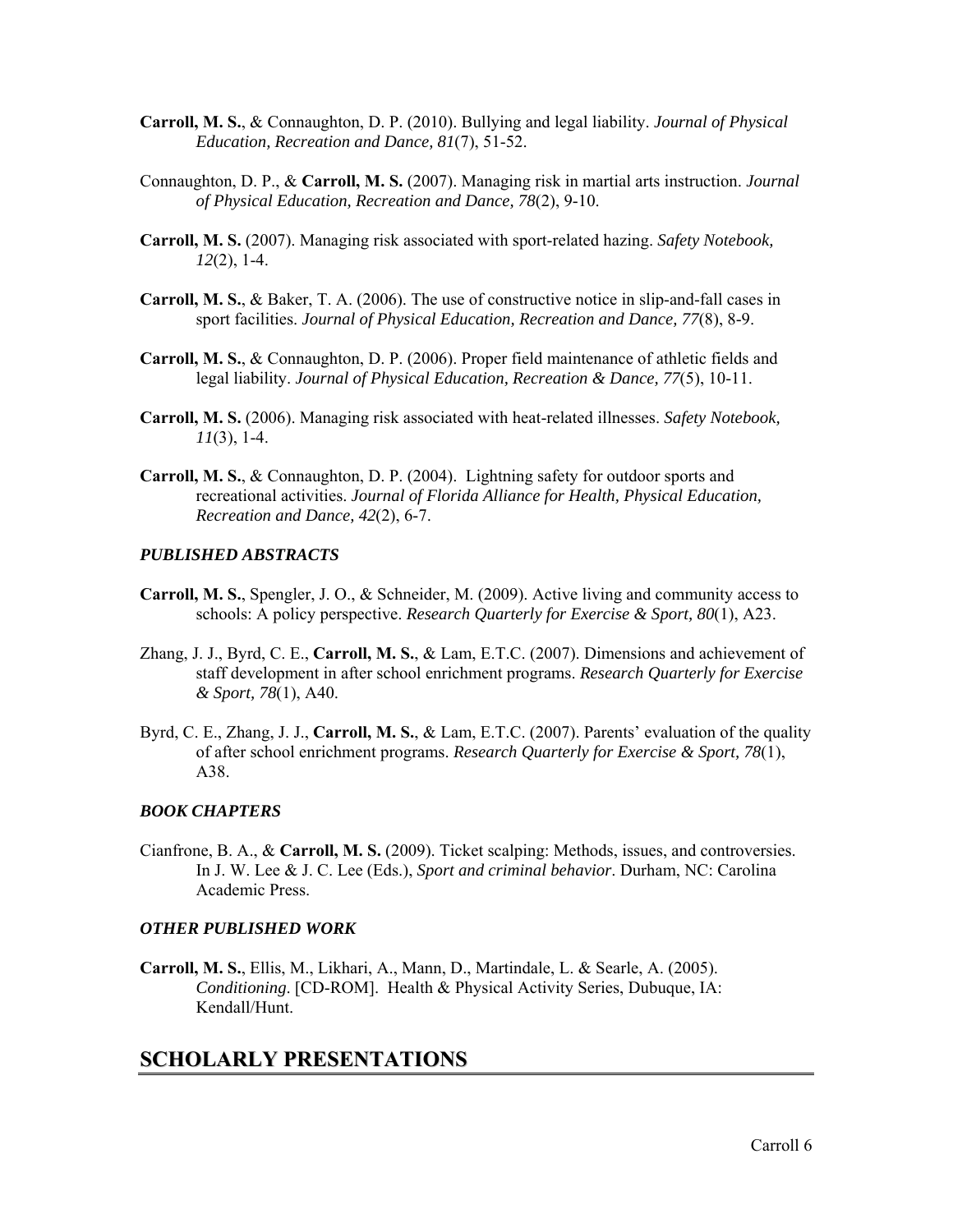- \*Kramer, E. G., & **Carroll, M. S.** (2020). NCAA transfer rules: The struggle for power in college athletics. *2020 Sport and Recreation Law Association National Conference*. Louisville, KY. March 2020 (verbal).
- Cottingham, M., Lee, D., Daundasekara, S. S., & **Carroll, M. S.** (2019). The next level: An examination of barriers for athletes with disabilities at different levels of competition. *2019 North American Society for Sport Management Annual Conference.* New Orleans, LA May 2019.
- **Carroll, M. S.**, & Goldsmith, A. L. (2019). Best practices for online learning in sport management. *2019 North American Society for Sport Management Annual Conference.* New Orleans, LA May 2019.
- **Carroll, M. S.**, & Goldsmith, A. L. (2018). Illegal procedure: An analysis of the NCAA investigative and enforcement process at the University of Miami, Penn State University, and the University of North Carolina. *2018 Sport and Recreation Law Association National Conference.* San Antonio, TX. March 2018 (verbal).
- Goldsmith, A. L., & **Carroll, M. S.** (2017). Gimmick infringement: Ex-wrestler Buff Bagwell files class action lawsuit against WWE over new media and network royalties. *2017 Sport and Recreation Law Association National Conference.* Las Vegas, NV. March 2017 (verbal).
- **Carroll, M. S.**, & Goldsmith, A. L., & Sabin, J. (2017). Sport-related hazing and Title IX: The case of Ooltewah High School. *2017 Sport and Recreation Law Association National Conference.* Las Vegas, NV. March 2017 (verbal).
- **Carroll, M. S.**, & Goldsmith, A. L. (2016). Know your role and shut your mouth: Concussion liability and the independent contractors in the WWE. *2016 Sport and Recreation Law Association National Conference.* New Orleans, LA. February 2016 (verbal).
- **Carroll, M. S.**, & Cottingham, M. (2016). From legislation to reality: The real impact of the ADA on athletes with disabilities. *2016 Sport and Recreation Law Association National Conference.* New Orleans, LA. February 2016 (verbal).
- Mathner, R. P., Martin, C. L. L., **Carroll, M. S.**, & Neal, T. (2015). Extending sports wagering studies outside of the student-athlete population: NCAA division I/II/III athletic trainers' gambling behaviors. *National Athletic Trainers' Association 66th Clinical Symposia & AT Expo*, St. Louis, MO. June 2015.
- **Carroll, M. S.**, Keiper, M., & Mackey, M J. (2015). From the box to the courtroom: CrossFit takes on the NSCA. *2015 Sport and Recreation Law Association National Conference.*  Charlotte, NC. March 2015 (verbal).
- **Carroll, M. S.**, & Goldsmith, A. L. (2015). Smackdown: Examining *Haynes v. World Wrestling Entertainment* and concussion liability in professional sports. *2013 Southern Sport Management Conference*, Baton Rouge, LA. February 2015 (verbal).
- **Carroll, M. S**., & Martinez, J. M. (2014). Utilizing technology to create engaging e-learning for teaching sport management. *2014 North American Society for Sport Management Annual Conference.* Pittsburgh, PA. May 2014.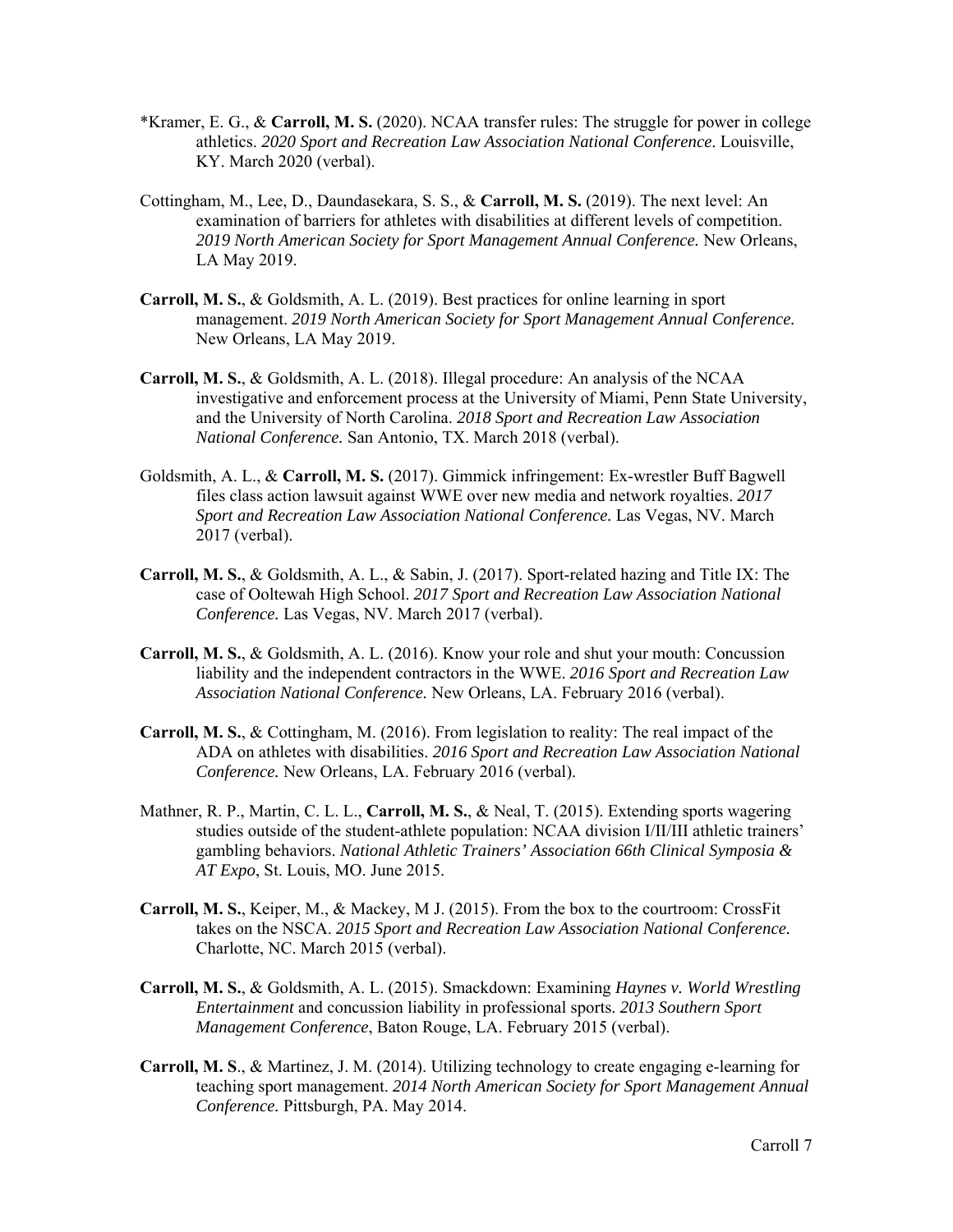- **Carroll, M. S.**, & Goldsmith, A. L. (2014). Are you tough enough? Legal liability, standards, and adventure/mud racing. *2014 Sport and Recreation Law Association National Conference.*  Orlando, FL. March 2014 (verbal).
- **Carroll, M. S.**, & Goldsmith, A. L. (2013). Muddying the waters: Recreational user statutes and adventure racing. *2013 Sport, Entertainment, and Venues Tomorrow Conference*. Columbia, SC. November 2013 (verbal).
- **Carroll, M. S.**, & Baker, T. A. (2013). Riddell gets its bell rung: Examining the *Ridolfi* case and its implications. *2013 Sport, Entertainment, and Venues Tomorrow Conference*. Columbia, SC. November 2013 (verbal).
- Cottingham II, M., Saltzburg, N., Byon, K., & **Carroll, M. S.** (2013) Examining the influence of relationship to disability on the motivations of wheelchair basketball spectators. *2013 Society for Disability Studies*, Orlando, FL. June 2013 (poster).
- **Carroll, M. S.** (2013). Teaching online: Incorporating technology into teaching sport management*. 2013 AAHPERD Conference*, Charlotte, NC. April 2013 (verbal).
- **Carroll, M. S.**, (2013). Standing on shaky ground: *O'Bannon v. NCAA* & the future of college athletics. *2013 Southern Sport Management Conference*, Troy, AL. April 2013 (verbal).
- Goldsmith, A. L., & **Carroll, M. S.**, (2013). Fear, fun, and mud: Examining the legality of "death waivers" in adventure racing. *2013 Southern Sport Management Conference*, Troy, AL. April 2013 (verbal).
- **Carroll, M. S.** (2013). *Plancher* continues: Whether athletic departments as direct support organizations should be considered state agencies. *2013 Sport and Recreation Law Association National Conference.* Denver, CO. March 2013 (verbal).
- **Carroll, M. S.**, & Goldsmith, A. L. (2012). Judge, jury, executioner (and anything else it wants): Due process and the NCAA. *2012 Sport, Entertainment, and Venues Tomorrow Conference*. Columbia, SC. November 2012 (verbal).
- Cottingham, M., **Carroll, M. S.**, Phillips, D. P., & Hall, S. (2012). The application of the Motivation Scale for Disability Sport Consumption on future sport consumption of collegiate wheelchair basketball. 2012 *North American Society for Sport Management Annual Conference.* Seattle, WA. May 2012. (verbal).
- **Carroll, M. S.**, & Goldsmith, A. L. (2012). Legal liability related to sickle cell trait in studentathletes: The Ereck Plancher case. *2012 Sport and Recreation Law Association National Conference*. Greensboro, NC. March 2012 (verbal).
- **Carroll, M. S.**, & Goldsmith, A. L. (2011). A historical analysis of the non-statutory labor exemption in the NFL. *2011 Sport, Entertainment, and Venues Tomorrow Conference*. Columbia, SC. November 2011 (verbal).
- Byon, K. K., **Carroll, M. S.**, Cottingham, M., Grady, G., & Allen, J. T. (2011). The effect of spectator motivation on repatronage intentions at collegiate wheelchair basketball games: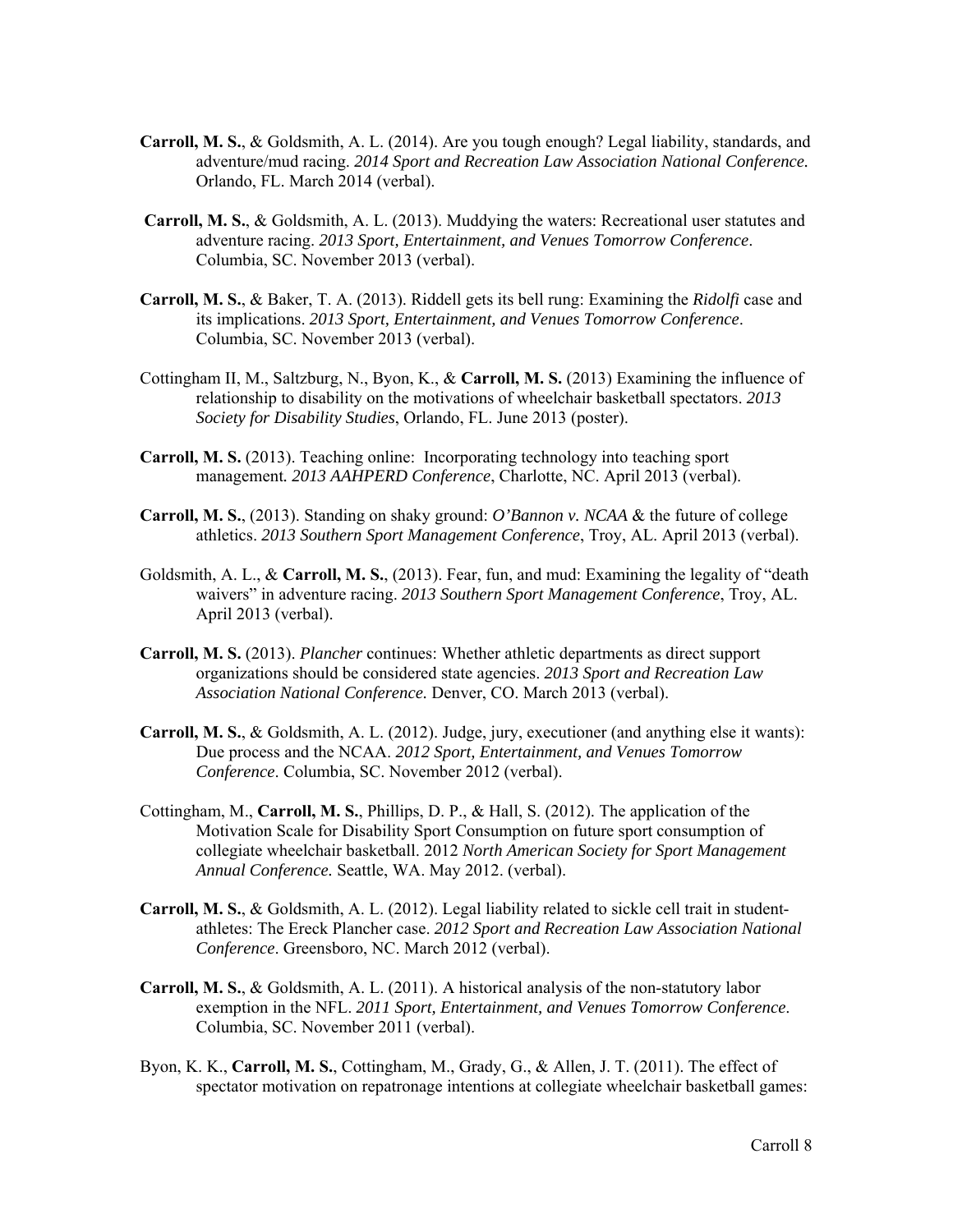Gender differences. *2011 Scholarly Conference on College Sport*, Chapel Hill, NC. April 2011 (poster).

- **Carroll, M. S.**, & Goldsmith, A. L. (2011). An ethical examination of the NCAA's response to college fantasy football. *2011 Scholarly Conference on College Sport*, Chapel Hill, NC. April 2011 (poster).
- **Carroll, M. S.** (2011). Antitrust law, the NFL, and ramifications of NFLPA decertification. *2011 Southern Sport Management Conference*, Troy, AL. April 2011 (verbal).
- **Carroll, M. S.** (2011). Beyond sticks and stones Bullying, sport participation, and liability. *2011 Sport and Recreation Law Association National Conference*. Savannah, GA. March 2011 (verbal).
- **Carroll, M. S.**, & Mannen, E. (2010). *American Needle v. NFL*: How the NFL was sacked by the 9th Circuit and what it means for professional sports. *2010 Sport, Entertainment, and Venues Tomorrow Conference*. Columbia, SC. November 2010 (verbal).
- Goldsmith, A. L., **Carroll, M. S.**, & Kim, W. (2010). Examining the moral and ethical ramifications of the NCAA amateurism by-laws in regards to sponsorship and endorsements. *2010 Sport, Entertainment, and Venues Tomorrow Conference*. Columbia, SC. November 2010 (poster).
- Spengler, J. O., Connaughton, D. P., & **Carroll, M. S.** (2010). Crisis management planning in entertainment venues. *2010 Sport, Entertainment, and Venues Tomorrow Conference*. Columbia, SC. November 2010 (poster).
- **Carroll, M. S.**, Byon, K. K., & Connaughton, D. P. (2010). Development of a scale to measure perceived risk in collegiate spectator sport. 2010 *North American Society for Sport Management Annual Conference.* Tampa, FL. May 2010. (verbal).
- Byon, K. K., Cottingham, M., Grady, J., Mohn, R. S., & **Carroll, M. S.** (2010). Are sport consumers the same? Test for factorial invariance on spectator motivation between wheelchair basketball fans and basketball fans. 2010 *North American Society for Sport Management Annual Conference.* Tampa, FL. May 2010. (verbal).
- **Carroll, M. S.**, & Byon, K. K. (2010). Liability and risk associated with crowd management at collegiate arenas and stadiums. *2010 Scholarly Conference on College Sport*, Chapel Hill, NC. April 2010 (poster).
- Connaughton, D. P., Spengler, J. O., & **Carroll, M. S.** (2010). An analysis of case law regarding bicycling supervision and instruction. *2010 American Alliance for Health, Physical Education, Recreation, and Dance Convention*. Indianapolis, IN. March 2010 (poster).
- Connaughton, D. P., **Carroll, M. S.**, & Byon, K. K. (2010). Liability and risk management associated with bullying in sports. *2010 American Alliance for Health, Physical Education, Recreation, and Dance Convention*. Indianapolis, IN. March 2010 (poster).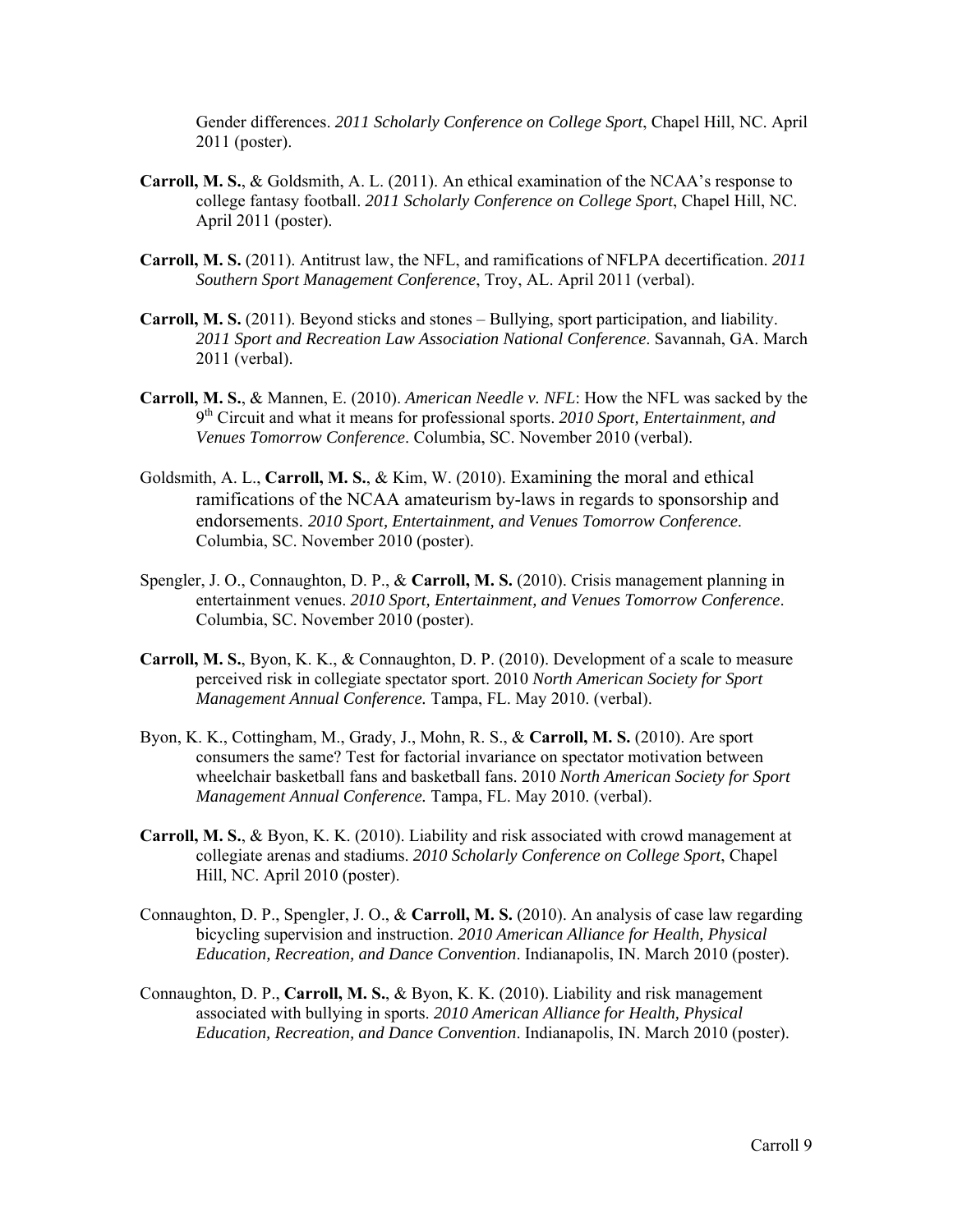- **Carroll, M. S.**, & Byon, K. K. (2010). Coaches on trial: *Commonwealth of Kentucky v. Stinson*  and implications for sport organizations and practitioners. *2010 Sport and Recreation Law Association National Conference*. Albuquerque, NM. March 2010 (verbal).
- **Carroll, M. S., & Hall, S.** (2010). Terrorism, security, and the  $4<sup>th</sup>$  amendment Is standardization the answer? *2010 Sport and Recreation Law Association National Conference*. Albuquerque, NM. March 2010 (poster).
- Hall, S., **Carroll, M. S.**, Phillips, D. P., & Marciani, L. (2010). Sport terrorism: Liability protections and mitigation measures. *2010 Sport and Recreation Law Association National Conference*. Albuquerque, NM. March 2010 (verbal).
- **Carroll, M. S.**, Byon, K. K., & Ko, Y. J. (2009). A conceptual framework of perceived risk in sport events. *2009 Sport, Entertainment, and Venues Tomorrow Conference*. Columbia, SC. November 2009 (verbal).
- Byon, K. K., Cottingham, M., Grady, J, Mohn, R. S., & **Carroll, M. S.** (2009). A search for new customers: The effect of spectator motives on sport consumption behavior in wheelchair basketball events. *2009 Sport, Entertainment, and Venues Tomorrow Conference*. Columbia, SC. November 2009 (verbal).
- Byrd, C.E., Zhang, J. J., Connaughton, D. P., **Carroll, M. S.**, & Kim, M. (2009). Teaching and learning sport management in the global context: Offering an experiential sport management course in Italy. 2009 *North American Society for Sport Management Annual Conference.* Columbia, SC. May 2009. (verbal).
- Byon, K. K., Drane, D. D., Allen, J. T., & **Carroll, M. S.** (2009). Motives, loyalty, sport consumption, and structural equation modeling. *Scholarly Conference on College Sport*, Chapel Hill, NC. April 2009 (poster).
- **Carroll, M. S.**, Spengler, J. O., & Schneider, M. (2009). Active living and community access to schools: A policy perspective. *American Alliance for Health, Physical Education, Recreation, and Dance National Convention*, Tampa, FL. April 2009 (poster).
- **Carroll, M. S.**, Connaughton, D. P., & Spengler, J. O. (2009). A content analysis of hazingrelated case law. *2009 Sport and Recreation Law Association National Conference*. San Antonio, TX. March 2009 (verbal).
- Cianfrone, B. A., & **Carroll, M. S.** (2008). Legal issues and case law associated with ticket scalping. *Sport, Entertainment, and Venues Tomorrow Conference*. Columbia, SC. November 2008 (verbal).
- Spengler, J. O., Connaughton, D. P., Johnson, A., & **Carroll, M. S.** (2008). Joint use agreements as a mechanism to promote active living through sport: A content analysis of statutory and case law. *Sport, Entertainment, and Venues Tomorrow Conference*. Columbia, SC. November 2008 (poster).
- Connaughton, D. P., Spengler, J. O., & **Carroll, M. S.** (2008). Safety education and risk management practices designed to reduce bicycling injuries, deaths, and related liability. *Sport, Entertainment, and Venues Tomorrow Conference*. Columbia, SC. November 2008 (poster).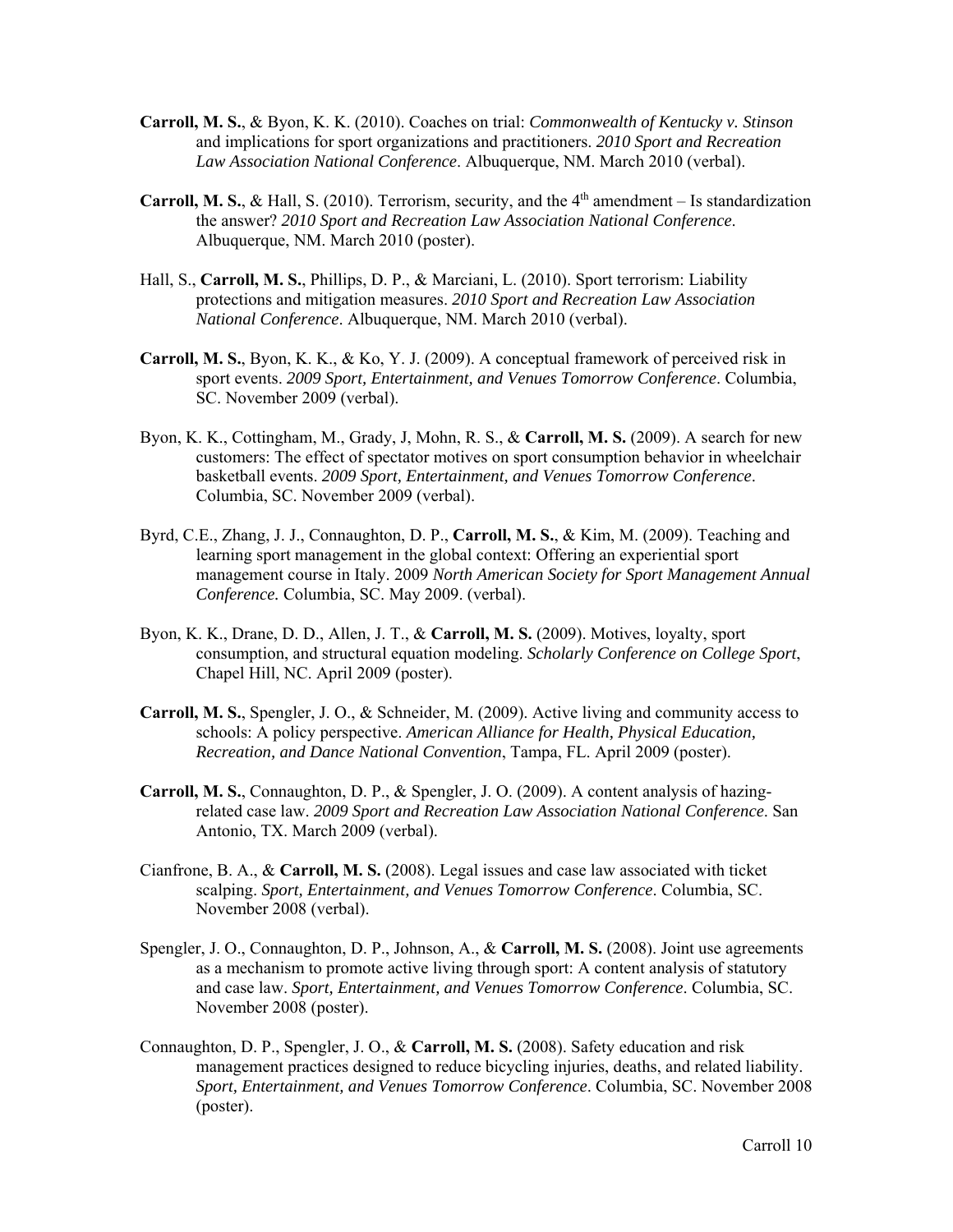- **Carroll, M. S.**, Connaughton, D. P., & Spengler, J. O. (2008). The risk management exercise: A practical teaching tool for courses in sport management. *2008 North American Society for Sport Management National Conference*. Toronto, Canada. May 2008 (verbal).
- **Carroll, M. S.**, Connaughton, D. P., & Spengler, J. O. (2008). Using content analysis methodology in sport management legal research. *2008 North American Society for Sport Management National Conference*. Toronto, Canada. May 2008 (poster).
- **Carroll, M. S.**, Connaughton, D. P., & Spengler, J. O. (2008). Vicarious liability for sport-related hazing in colleges and universities. *2008 Sport and Recreation Law Association National Conference*. Myrtle Beach, SC. March 2008 (verbal).
- **Carroll, M. S.**, Connaughton, D. P., & Spengler, J. O. (2007). Liability and risk management associated with hazing in intercollegiate athletic programs. *International Conference on Sport & Entertainment Business*. Columbia, SC. November 2007 (verbal).
- **Carroll, M. S.**, Connaughton, D. P., & Spengler, J. O. (2007). Hazing in sport: Implications for sport organizations and practitioners. *2007 Sport and Recreation Law Association National Conference*. Chapel Hill, NC. March 2007 (verbal).
- Byrd, C. E., Zhang, J. J., **Carroll, M. S.**, & Lam, E. T. C. (2007). Parents' evaluation of the quality of after school enrichment programs. *2007 American Alliance for Health, Physical Education, Recreation, and Dance Convention*, Baltimore, MD. March 2007 (poster).
- Zhang, J. J., Byrd, C. E., **Carroll, M. S.**, & Lam, E. T. C. (2007). Dimensions and achievement of staff development in after school enrichment programs. *2007 American Alliance for Health, Physical Education, Recreation, and Dance Convention*, Baltimore, MD. March 2007 (poster).
- **Carroll, M. S.**, Connaughton, D. P., & Spengler, J. O. (2006). A comparative analysis of tort immunity statutes in sport. . *International Conference on Sport & Entertainment Business*. Columbia, SC. November 2006 (poster).
- Byon, K. W., Zhang, J. J., Connaughton, D. P., Fleming, D. S., **Carroll, M. S.**, Byrd, C.E., Cianfrone, B. A., Kim, D. H., & Harrolle, M. G. (2006). Satisfaction toward the quality of after school enrichment programs: The perspective of youth participants. *2006 North American Society for Sport Management Conference*. Kansas City, MO. June 2006 (verbal).
- **Carroll, M. S.**, Connaughton, D. P., & Spengler, J. O. (2006). Heat-related illness in sport: An analysis of legal and risk management implications. *2006 Sport and Recreation Law Association National Conference*. Albuquerque, NM. March 2006 (verbal).
- **Carroll, M. S.**, Connaughton, D. P., & Spengler, J. O. (2005). Managing risk and reducing liability associated with heat-related illness in sport and recreation. *International Conference on Sport & Entertainment Business*. Columbia, SC. November 2005 (poster).

# **TEACHING**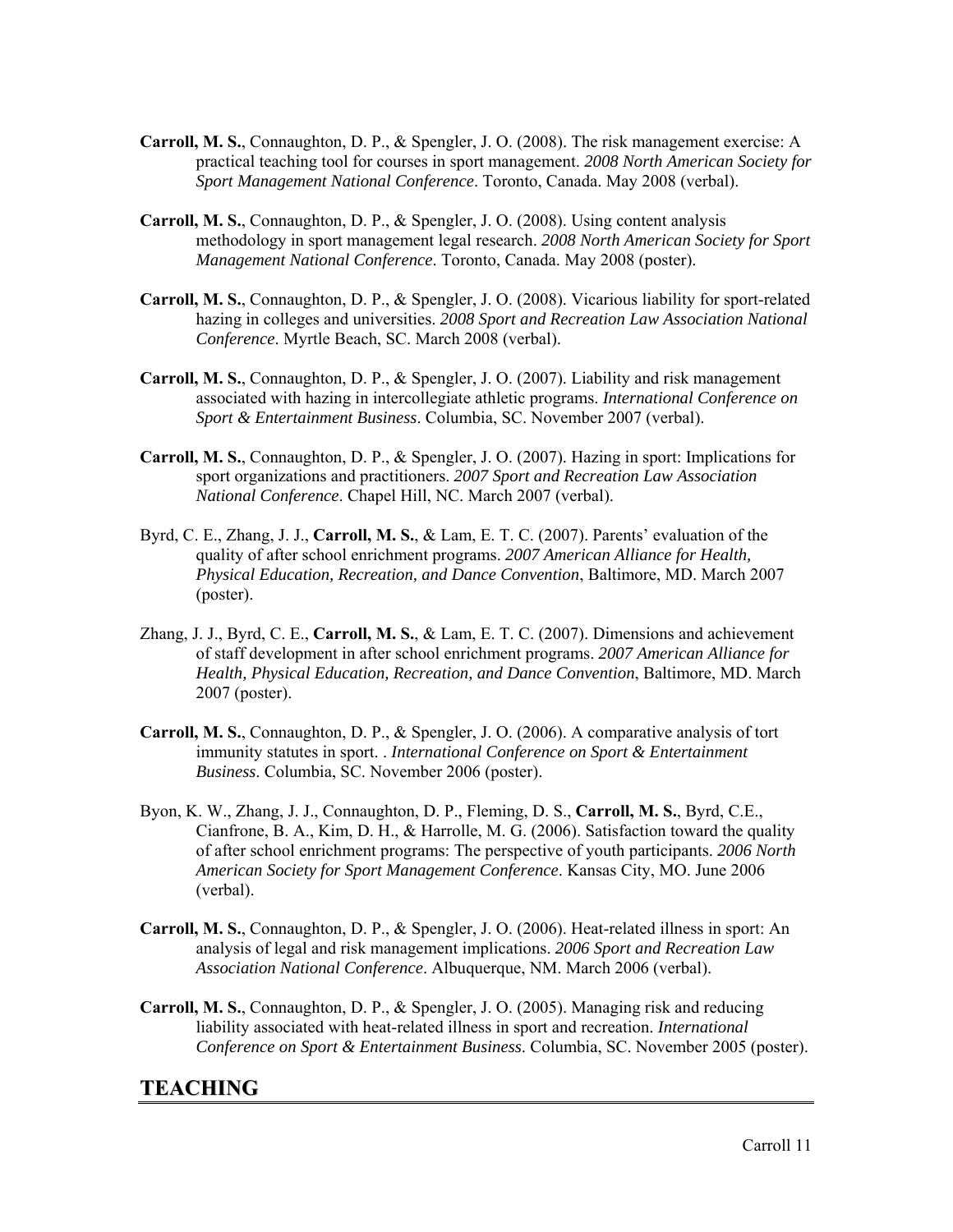**Associate Professor** (\*Tenure & Promotion Granted 2/14/15)August 2011 – Present *Troy University* Orlando, FL

- Undergraduate:
	- o HSTM 3355 *Introduction to Sport and Fitness Management*
	- o HSTM 4435 *Current Issues in Sport*
	- o HSTM 4440 *Governing Agencies in Sport*
	- o HSTM 4443 *Sport Administration*
	- o HSTM 4451 *Sport Finance*
	- o HSTM 4453 *Legal Aspects in Sport & Fitness Management*
	- o HSTM 4445 *Evaluation and Procedures in Sport & Fitness Management*
	- o HSTM 4455 *Facility Management*
	- o HSTM 4488/4489 *Undergraduate Internship*
- Graduate:
	- o SFM 6600 *Foundations of Sport & Fitness Management*
	- o SFM 6610 *Physical Education, Sport, and the Law*
	- o SFM 6624 *Sociological Aspects of Sport*
	- o SFM 6632 *Critical Issues in Sport & Fitness Management*
	- o SFM 6673 *Ethics in Sport*
	- o SFM 6680 *Graduate Independent Study*
	- o SFM 6690 *Graduate Internship*
	- o SFM 6694 *Thesis I*
- Doctoral
	- o SFM 8820 *Seminar in Legal Aspects of Sport*
	- o SFM 8825 *Specialized Study in Sport Management*
	- o SFM 8826 *Specialized Study in Sport Management*
	- o SFM 8860 *Dissertation*

#### **Adjunct Professor March 2011** – August 2011

*Troy University eCampus*  $\blacksquare$ 

KHP 4453 – *Legal Aspects in Sport & Fitness Management*

*The University of Southern Mississippi* **Hattiesburg, MS** 

- Undergraduate:
	- o HPR 414 *Ethics in Sport*
	- o HPR 468 *Sport Law*
- Graduate:
	- o HPR 630 *Social & Ethical Issues in Sport*
	- o HPR 677 *Legal Issues in Sport*

#### **Graduate Assistant/Presidential Fellow** August 2005 – June 2009

- SPM 3204 *Ethical Issues in Sport*
- SPM 4723 *Legal Issues in Sport & Physical Activity*

#### **Guest Lecturer**

*University of Florida* 

- BUL 5811 *Legal Environment of Business*
- LEI 4501 *Legal Aspects of Recreation, Parks, & Tourism*

**Assistant Professor** August 2009 – August 2011

*University of Florida* Gainesville, FL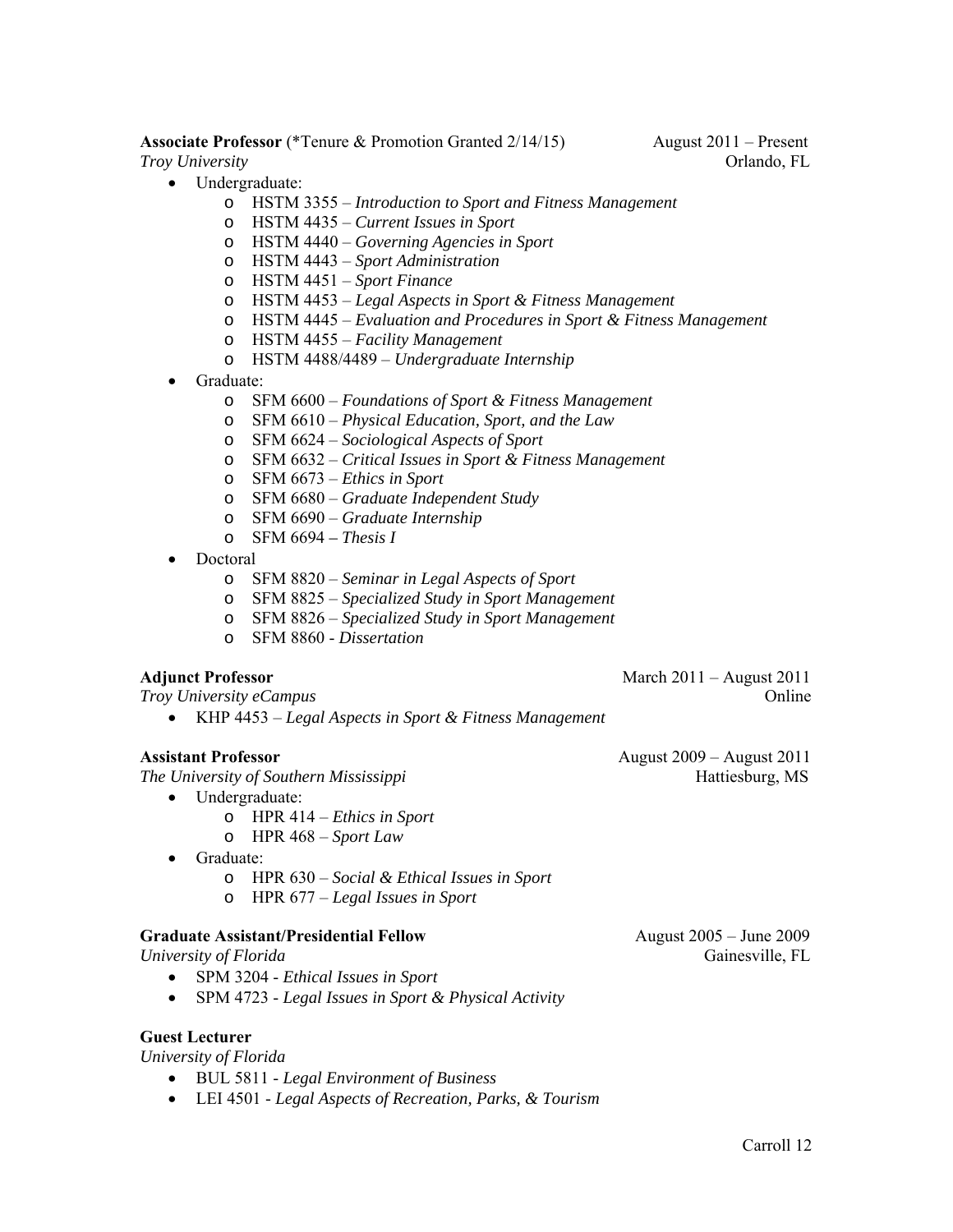- SPM 2000C *Introduction to Sport Management*
- LEI 6931 *Hospitality Law & Risk Management*
- SPM 6726 *Issues in Sport Law*

# **OTHER EXPERIENCE**

#### **Group Exercise Instructor** July 2013 - Present

*RDV Sportsplex* **Orlando, FL** 

Teaching MOSSA *Group Fight*, *Group Core*, and *Group Power* exercise classes

#### **Student Ticket Office - Customer Service** August 2005 – January 2008

*University Athletic Association, Inc*. Gainesville, FL

 Assisted with weekly distribution of student tickets for Gators sports and events Aided Student Ticket Supervisor with game day operations at various football, basketball, and NCAA softball events

**Research Associate September 2004** – July 2005

*University of Florida* Gainesville, FL

*21st Century Community Learning Centers Evaluation Project, Florida Department of Education Grant* 

- Assumed leadership in the interviewing of administration, faculty, staff, and students involved with 78 after-school programs located throughout Florida
- Participated in over 200 evaluation visits to individual sites housing components of the 78 after-school programs
- Prepared 156 evaluative summaries incorporating and blending the qualitative and quantitative data obtained from reviews of submitted grant proposals, interviews, and visits to individual sites
- Assisted in the writing of 121 technical reports, providing a presentation and description of evaluation findings and incorporating all qualitative and quantitative data

#### **Graduate Intern** December 2003 – January 2004

*Hula Bowl Maui* Kihei, Maui, HI

- Responsible for coordinating and implementing over \$100,000 in travel for over 130 student-athletes, coaches, and VIPs
- Assisted in game day preparations and events

### **Office Assistant – UAA Compliance Office August 2003 – December 2003**

*University Athletic Association, Inc*. Gainesville, FL

- Assisted in proper documentation of recruiting activities for all sport teams
- Monitored and ensured institutional compliance with NCAA rules and regulations

#### **Graduate Assistant - Sport & Fitness Instructor** January 2003– December 2003

*University of Florida* Gainesville, FL

• Instructed and led multiple Sport & Fitness classes during the Spring 2003, Summer 2003, and Fall 2003 semesters

#### **Student Ticket Office - Customer Service** September 2002 – December 2003

*University Athletic Association, Inc*. Gainesville, FL

- 
- Assisted with weekly distribution of student tickets for Gators sports and events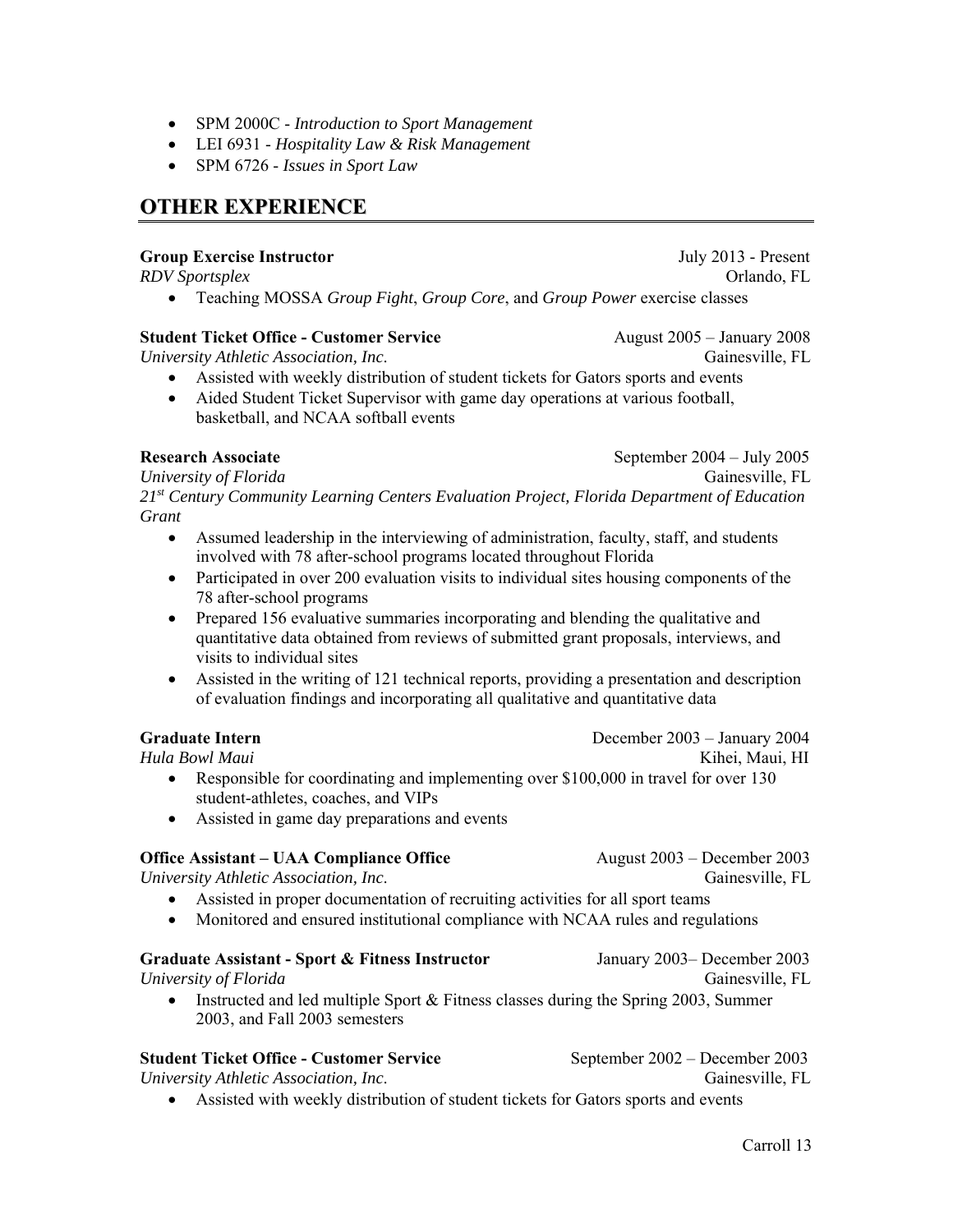Aided Student Ticket Supervisor with game day operations at various football, basketball, and NCAA softball events

# **GRANT FUNDING**

#### *FUNDED*

- 2020 TROY Faculty Development Grant (\$1000)
- 2019 TROY Faculty Development Grant (\$750)
- 2018 TROY Faculty Development Grant (\$750)
- 2017 TROY Faculty Development Grant (\$750)
- 2016 TROY Faculty Development Grant (\$750)
- 2015 TROY Faculty Development Grant (\$400)
- 2015 TROY Faculty Development Grant (\$600)
- 2014 TROY Faculty Development Grant (\$750)
- 2013 TROY Faculty Development Grant (\$750)
- 2013 TROY Faculty Development Grant (\$250)
- 2012 TROY Faculty Development Grant (\$750)
- 2011 TROY Faculty Development Grant (\$750)
- 2009 UF Graduate Student Council Research Grant (\$250)
- 2008 UF Graduate Student Council Research Grant (\$300)

#### *UNFUNDED*

- Public Health Law Research: Rapid Response, Robert Wood Johnson Foundation. (\$75,000)
- A content analysis of case law interpretations of legislation impacting childhood obesity. LOI proposal submitted to Aetna Foundation. (\$75,000)

# **PROFESSIONAL ASSOCIATION MEMBERSHIPS**

- Sport and Recreation Law Association (SRLA)
- North American Society for Sport Management (NASSM)

# **UNIVERSITY SERVICE**

- Troy University
	- o CHHS College Review Committee (2017-2020)
	- o eTROY Instructional Design Faculty Feedback Group (2014-present)
	- o Sport Management PhD Ad Hoc Committee (2014-present)
	- o HSTM Global Campus Program Coordinator (2014-present)
	- o TROY Learning and Technology Task Force (2013-present)
	- o HSTM Graduate SFM Curriculum Committee (2013-present)
	- o TROY SFM Program Readmission Committee (2012-present)
	- o Faculty Mentor
		- Dr. Clark Haptonstall (adjunct, 2017)
		- Dr. Lynsey Madison (adjunct, 2016)
		- Dr. Andrew Goldsmith (adjunct, 2015)
		- Dr. Derek Mann (adjunct, 2014)
		- Dr. Leigh Ann Danzey-Bussell (adjunct, 2014)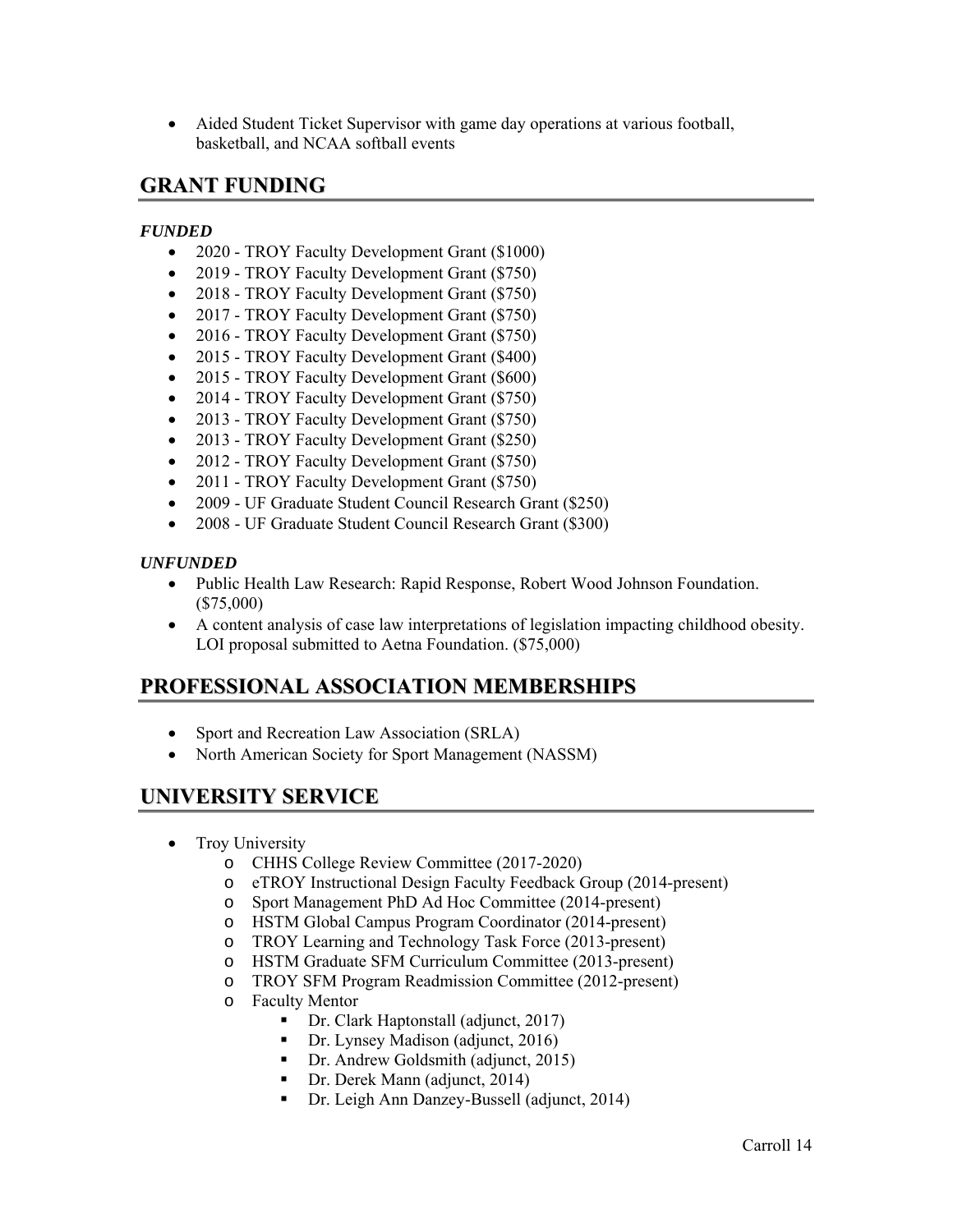- Dr. Kate Price-Howard (2013)
- Dr. Packianathan Chelladurai (2012-2013)
- Dr. Win Gi-Yong Koo (2013)
- Dr. Kevin Byon (adjunct, 2013)
- o eTROY eColloquium Session leader (2013, 2014)
- o eTROY Instructional Design Session Presenter: Exemplary Courses (2013)
- o TROY Search Committees:
	- **TROY Online, Sport Management (2017)**
	- Troy Main Campus, Sport Management (2015)
	- **EXECUTE:** eTROY Hospitality, Ft. Walton Beach (2013)
	- **EXECUTE:** eTROY Tourism, Brunswick (2013)
	- **Troy Main Campus, Hospitality (2013)**
	- **EXECUTE:** eTROY Sport Management, San Antonio Site (2012)
- University of Southern Mississippi
	- o Dissertation Committee, Brandon Allen (2011)
	- o Dissertation Committee, Michael Cottingham (2011)
	- o College of Health Curriculum Committee (2010)
- University of Florida
	- o Sport Management Faculty Search Committee (2008)
	- o Co-President, Graduate Student Advisory Council (2007-2009)
	- o HHP Advisory Council Committee (2007-2009)

# **PROFESSIONAL SERVICE**

- Sport and Recreation Law Association Board of Directors, President-Elect, President, Past-President (2016-2018)
- Conference Host, Sport and Recreation Law Association National Conference (2014)
- Reviewer, Southern Sport Management Association (SSMA) Student Research Competition (2014-2015)
- Editor, *Safety Notebook* (2013-2014)
- Ad hoc Reviewer, *Sport Management Quarterly* (2018-present)
- Reviewer, *International Journal of Sport Communication* (2020-present)
- Reviewer, *Journal of Legal Aspects of Sport* (2012-present)
- Reviewer, *Journal of Applied Sport Management* (2013-present)
- Conference Abstract Reviewer
	- o North American Society for Sport Management (NASSM) National Conference (2011-2013, 2015-2016)
	- o AAHPERD National Conference (2011, 2013-2014)
	- o Sport and Recreation Law Association (SRLA) National Conference (2008 present)
	- o College Sport Research Institute (CSRI) Annual Conference (2011)
	- o Applied Sport Management Conference (2015)
- Honors & Awards Committee, Sport and Recreation Law Association (2011-2014)
- Sport and Recreation Law Association Board of Directors, Member at Large Honors & Awards Committee (2014-2016)
- Student Representative, Sport and Recreation Law Association Board of Directors (2007- 2008)